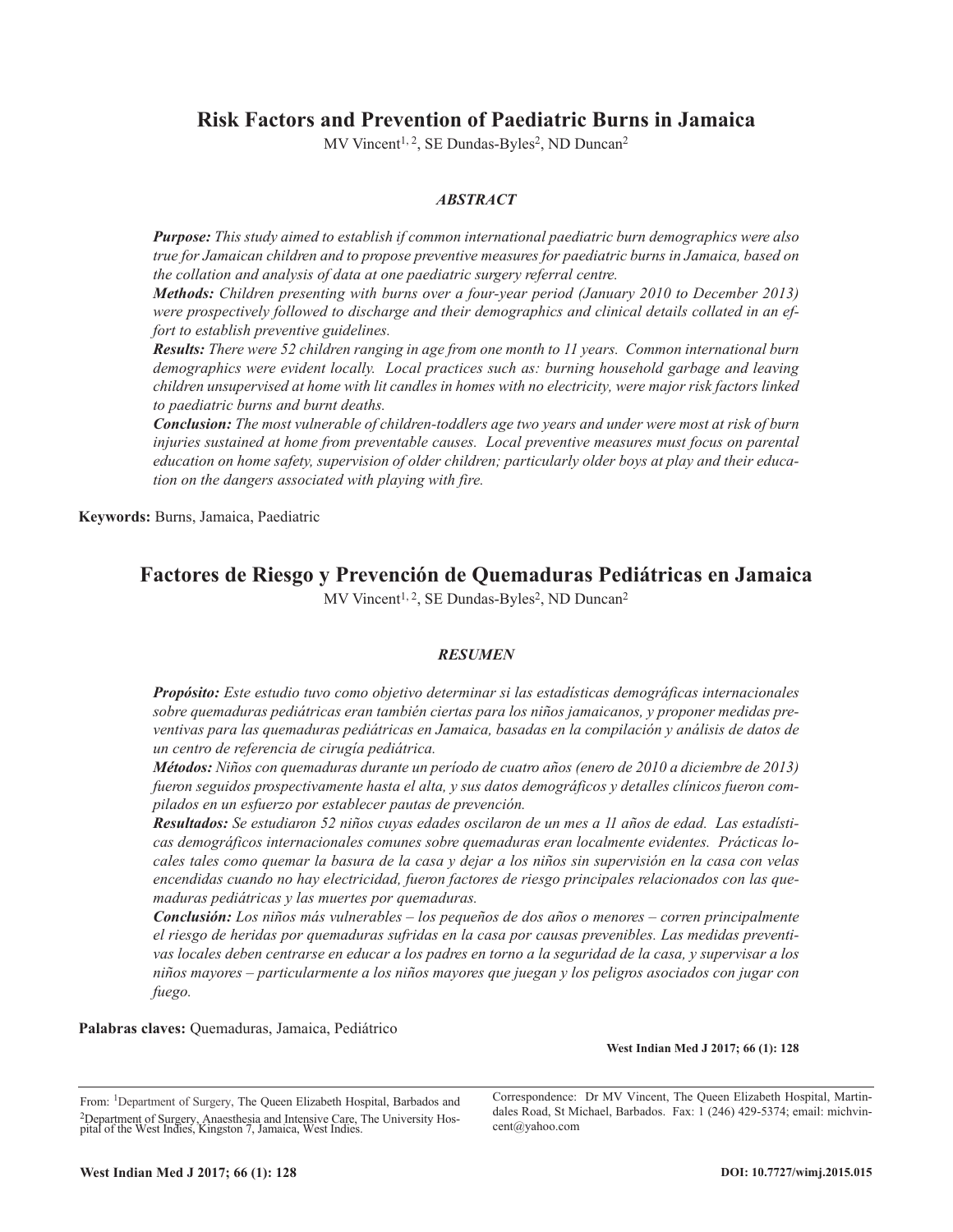## **INTRODUCTION**

Burn injuries are a leading cause of paediatric admissions worldwide (1, 2) and contribute to approximately one-fifth of the admissions for trauma at our Institution (3). It is also associated with a significant economic burden due to the need for prolonged therapies and multiple dressings (1, 2, 4). This can be particularly challenging for developing countries like Jamaica.

The aim of this study was to establish if some of the common paediatric burn demographics seen internationally, for example, the highest incidence in toddlers – in whom scald burns predominate and a male preponderance were also true for Jamaican children. Secondly, we wanted to identify the mechanisms and social circumstances surrounding paediatric burn injuries in Jamaica in order to help identify local preventive measures. This is extremely important as preventive measures proposed by the other international studies may not be relevant for Jamaica. For example, the widespread use of candles in homes with no electricity supply and the practice of deliberately lighting fires for the purpose of burning household garbage are examples of local factors repeatedly linked to paediatric burns and burn deaths in Jamaica, as reflected from this study, the first of its kind. The toddler is also most at risk of child abuse and burn injuries need to be carefully evaluated with this in mind.

### **SUBJECTS AND METHODS**

Beginning January 2010 to December 2013, all children with burn injuries admitted to the Paediatric Surgical Unit at The University Hospital of the West Indies (UHWI) had their data recorded in a set database. Inclusion criteria were all paediatric patients (16 years and under) presenting with burn injuries that were admitted to the paediatric surgical ward. Data were collected on patients': age, gender, aetiology and circumstances surrounding the burn injury, total body surface area [TBSA] affected, and location and depth/degree of the burn wound. The data were analysed using descriptive statistics. Throughout the four-year study period, all children were referred to the medical social worker to ensure no missed cases of child abuse. The UHWI is a major teaching hospital located in the capital of Jamaica offering specialist services at a supplemented cost to the Jamaican public and surrounding Caribbean Islands. It is one of two centres in urban Jamaica offering paediatric surgical services. All children with burns injuries admitted to the UHWI are initially assessed in the Accident and Emergency Department and subsequently referred to the paediatric surgical team.

#### **RESULTS**

Over the four-year study period, a total of 52 children were admitted to the surgical ward with burn injuries. The annual number of paediatric burn admissions was fairly constant over the study period ranging from 11 to 17 admissions per year, with a mean of 13 (SD = 2.0).

The children ranged in age from one month to 11 years, mean age of three years  $(SD = 2.99)$ . The majority were boys (65%). The most common age group affected were toddlers aged two years and under (63%), and in this group boys also outnumbered girls (2:1). Toddlers were more likely to be affected by scald burns from spilted hot water or feeds, whereas in the older age group (5 years and older) flame burns predominated (Table 1). There were 12 children sustaining flame burns (23%). Flame burns in boys (7) were usually sustained while experimenting with fire at play, whereas in girls (5) it was usually because they were the victims of child abuse — placed on a hot stove by mother (1 girl, 2 years old), victims of neglect after being left at home alone at night with lit candles in a home with no electricity supply (2 girls, 2 months and 3 years, respectively). There were no cases of electrical burns.

Table 1: Type of burn injury in relation to age group

| Age group                         | No of children (percentage) | Type of burn injury                                                                             |
|-----------------------------------|-----------------------------|-------------------------------------------------------------------------------------------------|
| 1 month $-2$ years                | 33 $(63\%)$                 | Scald 24<br>– Hot water 17<br>$-$ Hot tea/drink 3<br>$-$ Hot foods 4                            |
|                                   |                             | Flame 4                                                                                         |
|                                   |                             | Contact 5<br>$-$ hot iron 1<br>$-$ hot plastic 1<br>$-$ hot motor bike 1<br>- hot cooking pot 2 |
| 25 months – 5 years 6 (12%)       |                             | Scalds 3<br>Flame 3                                                                             |
| $> 5$ years $- 11$ years 13 (25%) |                             | Scalds 8<br>Flame 5                                                                             |

Children with flame burns often required surgical intervention under general anaesthesia (3 children). These children tended to have deeper burns and a larger total body surface area (TBSA) affected. The child with the greatest TBSA burn was a three-year-old girl sustaining 40% flame burns after she was left with other siblings unsupervised at home with a lighted candle. She required three surgical procedures (grafting and wound debridement) under general anaesthesia. Surgical interventions (grafting, escharotomy, fasciotomy, and/or wound debridement) under general anaesthesia were also required in two other children affected by flame burns. The average affected TBSA for contact burns was  $2\%$  [SD = 0.02], scald burns averaging  $10\%$  [SD = 0.07] and flame burns averaging  $20\%$  [SD = 0.11].

Hospital stay ranged from one day to 70 days (median  $=$ 7 days), with over 42% of the children spending more than one week in hospital (Table 2).

The children having the longest hospital stay were usually those sustaining flame burns. The median stay for children with contact, scald and flame burns were four days, six days and 23 days, respectively.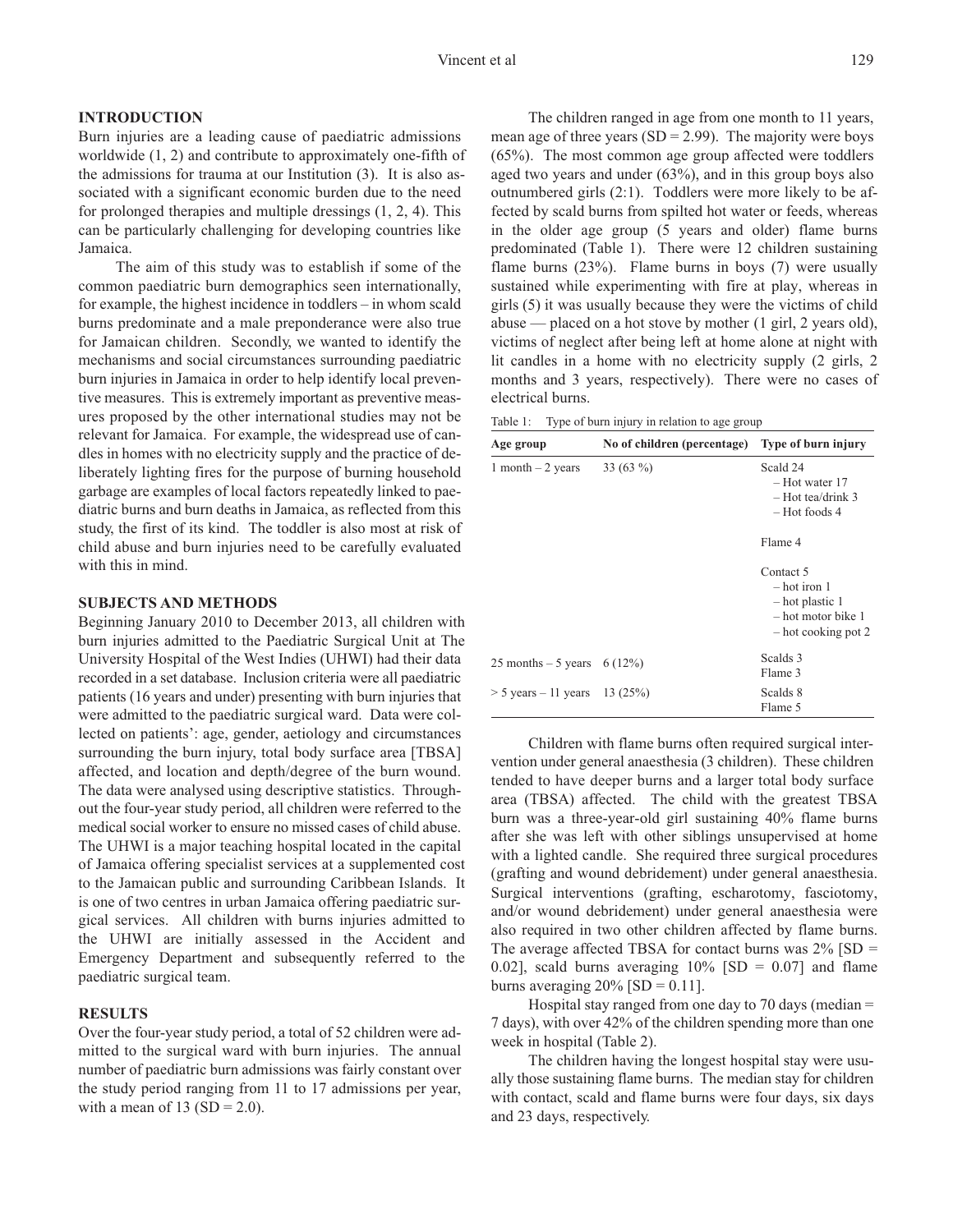| Length of<br>hospital<br>stay (days) | No. of<br>patients | <b>Type of burn</b><br>$^{(#)}$ | No. of<br>children<br>with third<br>degree burns | No. of surgical<br>interventions<br>(No. of)<br>children) |
|--------------------------------------|--------------------|---------------------------------|--------------------------------------------------|-----------------------------------------------------------|
| $1-7$ days                           | 30                 | Scalds $(24)$                   | 1                                                |                                                           |
|                                      |                    | Flame $(3)$                     | $\Omega$                                         | $\Omega$                                                  |
|                                      |                    | Contact $(3)$                   | $\Omega$                                         |                                                           |
| $8-14$ days                          | 9                  | Scalds $(7)$                    | 1                                                |                                                           |
|                                      |                    | Flame $(1)$                     | $\Omega$                                         | $\Omega$                                                  |
|                                      |                    | Contact $(1)$                   | $\Omega$                                         |                                                           |
| $15 - 21$ days                       | 2                  | Scalds $(1)$                    | $\Omega$                                         |                                                           |
|                                      |                    | Flame $(1)$                     | 0                                                | $\Omega$                                                  |
|                                      |                    | Contact $(1)$                   | 0                                                |                                                           |
| $22 - 30$ days                       | 8                  | Scalds $(3)$                    | $\Omega$                                         |                                                           |
|                                      |                    | Flame $(4)$                     | $\Omega$                                         | $\theta$                                                  |
| $>$ 30 days                          | 3                  | Flame $(3)$                     | 3                                                | $2 - (2 \text{ children})$<br>$1 - (1 \text{ child})$     |

Table 2: Burn demographic data summarized

Children were not discharged from the unit, until the following criteria were met: child abuse excluded by both the admitting surgeon and social worker, parents/guardians interviewed by social worker and taught safety prevention measures, the home visited by the social worker in specific cases and deemed safe for the child's return, the burn wound no longer at risk of wound infection, parents/guardians assessed as competent by the nursing staff at continuing any further wound care at home and follow-up visits arranged.

Most children admitted had superficial partial thickness burns (46, 88%). Two had deep partial thickness burns, from flame burns. Four had a combination of superficial and deep partial thickness burns, three of these from flame burns and one from spilled hot water.

In the majority of children (41, 79%), more than one body part was affected by the burn injury. The most common body part affected was the upper limbs (27 cases), followed by the torso (26 cases), face and neck (23 cases), lower limbs (23 cases) and perineum (six cases). Of the 23 children suffering burns to the face and neck, four needed a referral to the ophthalmologists based on the history of the burn injury and burn wound location, with two being diagnosed and treated for first-degree corneal burns.

There were five cases of delayed presentation, four delayed by just under 24 hours and one by two days. In all five cases of delayed presentation, child abuse was specifically excluded as being the causation of the burn injury. The reason for the delay in presentation was due to the location of the home in rural Jamaica and lack of transport (two cases), and the initial trial of home remedies (three cases). In the latter group, one parent was, unfortunately, using a harmful agent [hydrogen peroxide] to cleanse a three-year-old girl's  $3\%$ flame burn wound to the mons pubis and both thighs, prior to seeking medical attention.

Child abuse was suspected in a 13-month-old girl who presented with an 18% scald burn to the chest and upper abdomen, with suspiciously well-demarcated borders. Abuse was subsequently excluded after interviews with parents and family members and visits to the home by the social worker. There was, however, one confirmed case of child abuse in a twoyear-old girl sustaining 25% flame burn wounds to the buttocks, lower back, left thigh and right forearm after being placed on a hot stove by her mom, who was acutely mentally disturbed.

#### **DISCUSSION**

Internationally, children aged two years and younger are at greatest risk of burn injuries (1, 2, 4, 5–12). Contributory factors include, their relative lack of independence, the fact that these injuries tend to occur at home and also because toddlers are naturally curious as they are just beginning to walk and explore their environment (1, 2, 5). This international observation is borne out in this Jamaican study where 58% of burns occurred in toddlers (children two years and younger), occurred at home and were usually due to the toddler pulling containers of hot liquids onto themselves.

Risk-taking behaviour in older boys aged 4–9 years is also internationally observed and is due to the fact that boys are more likely than girls to seek out and use flammable substances while at play  $(1, 2, 4, 9)$ . This observation is also apparent in Jamaican boys. Of the twelve children sustaining flame burns the minority (five) were girls, only two of whom were experimenting with fire, one playing with a lighter at home, the other running around a fire lit at home to burn garbage. The other three girls were the victims of child abuse [one girl] and house fires [two girls].

Flame burns tend to account for the higher TBSA burns and are also responsible for the majority of burn deaths in children worldwide (1, 13) as was noted during this study. Locally these deaths often occur as a direct result of children being left at home alone with lit candles in homes without an electricity supply or due to arson from persons deliberately setting homes on fire (14). The two children who were victims of the former dangerous practice in this study were fortunate since their other two siblings were burnt to death in the house fire.

The majority of burn injuries in this series occurred in the home and were preventable scald burns from hot water [Table 1]. This pattern is repeatedly observed in both developed and developing countries alike (1, 2, 4, 5, 7–9, 11, 15– 18). However, there is a significant difference in the underlying mechanism of scald burns, which is deeply reflected in socio-economics. In developed countries, for example, scald burns often occur from poorly regulated hot water supply units (2) or when toddlers pull the cord of an electric kettle (2, 6). In contrast, in developing countries scald burns frequently occur when children pull at a tablecloth whilst either achieving balance or exploring their environment, after a pot of boiling water or liquid on a fire or stove top at ground level is accidentally knocked over or when they are accidentally bumped into by an adult carrying a container of hot water from